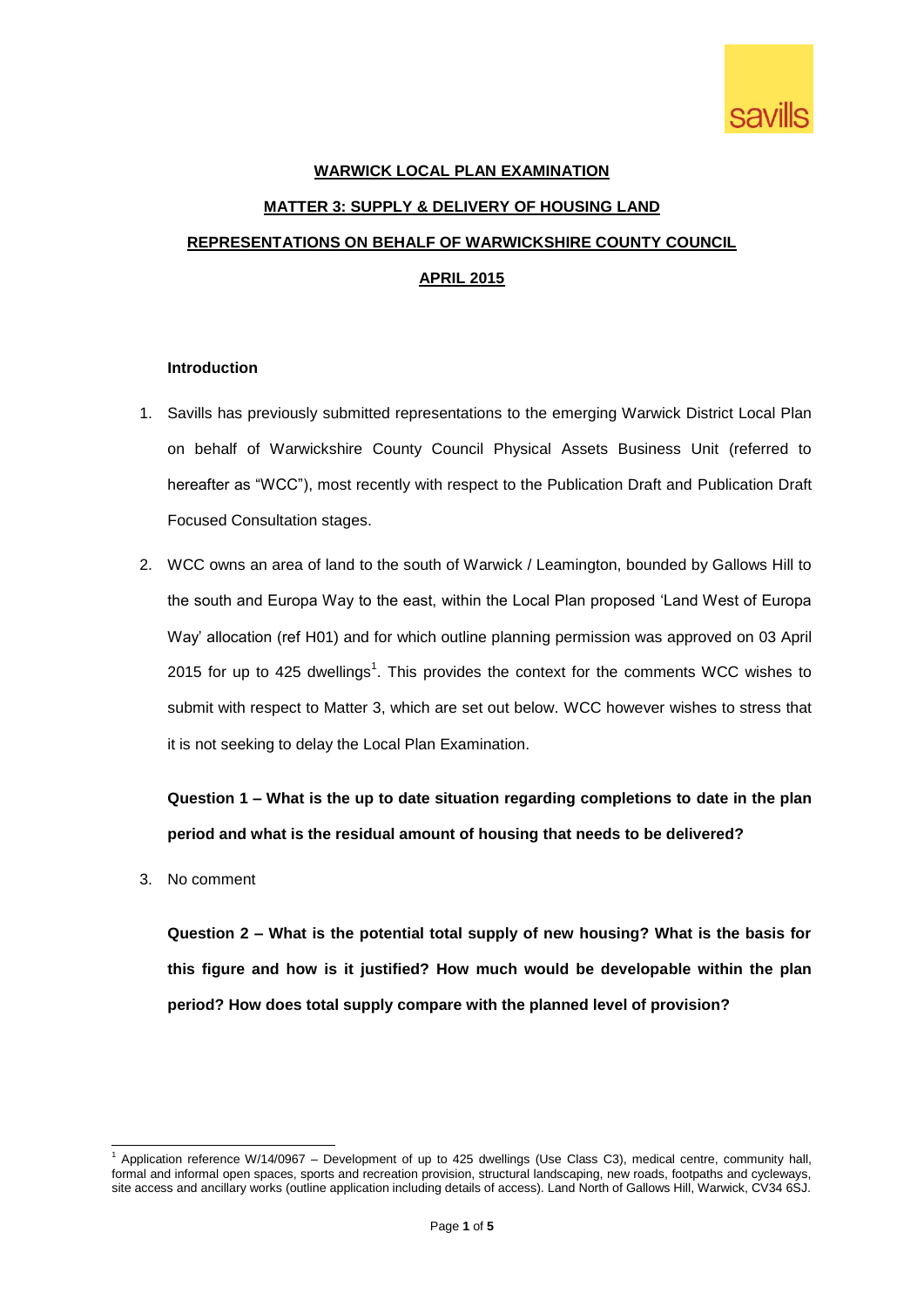

- 4. In terms of the supply of new housing, WCC wishes to highlight that the allocation quantum of 1,112<sup>2</sup> dwellings applied to the greenfield allocation H01 in the plan should be treated as a minimum. This allocation area comprises 3 separate land parcels, comprising approximately 38.5 ha owned by the Europa Way Consortium, for which outline planning permission has been granted for up to 735 dwellings<sup>3</sup>, approximately 23.1 ha owned by WCC, for which planning permission has been granted for up to 425 dwellings and approximately 1.5 ha owned by Gallagher Estates (with an estimated capacity of circa 45 dwellings). The estimated total capacity of these three parcels is therefore circa 1,305 dwellings.
- 5. Cumulatively therefore the area within allocation H01 has the potential to deliver in excess of the 1,112 dwelling capacity identified within the emerging Local Plan. It should be noted that 3ha of the land subject to WCC outline planning permission reference W/14/0967 has been safeguarded for stadium use for a period of 5 years. If this area of the WCC site is ultimately required for a stadium (which may reduce the capacity of the remainder of the site), it is still considered that the area within allocation H01 can deliver in excess of the identified 1,112 dwelling capacity. In addition, all of the housing within this allocation area is considered to be developable within the Plan period. WCC therefore requests that the developable capacity of allocation H01 is taken into account in considering the total supply of new housing for the Plan period.

**Question 3 – What is the estimated total supply in the plan period from: a) existing planning permissions; b) other commitments e.g. sites subject to S106; c) allocated sites; d) other sites specifically identified e.g. SHLAA; and e) windfalls?**

This figure excludes the 125 dwellings for land within H01 at Myton School, which is reported separately to the remainder of H01, in Policy DS11.

<sup>3</sup> Application reference W/14/1076 - Construction of up to 735 dwellings; a mixed-use neighbourhood centre to include retail development (Use Classes A1, A2, A3 & A4) and/or community and health uses (Use Class D1); safeguarding of land for education use; provision of formal and informal open spaces including sports and recreation provision, children's and youth play areas and allotments/orchards; strategic landscaping and drainage works including surface water attenuation ponds as part of a sustainable urban drainage system; provision of two vehicular accesses, one off Europa Way and one off Saumur Way; car parking; creation of new footpaths and cycleways and their connection to adjoining networks; ground remodelling; undergrounding of overhead powerlines including a new pylon to link to off-site overhead lines; formation of ponds as an ecological mitigation measure to accommodate the translocation of great crested newts. Land between Myton Road, and Europa Way, Warwick.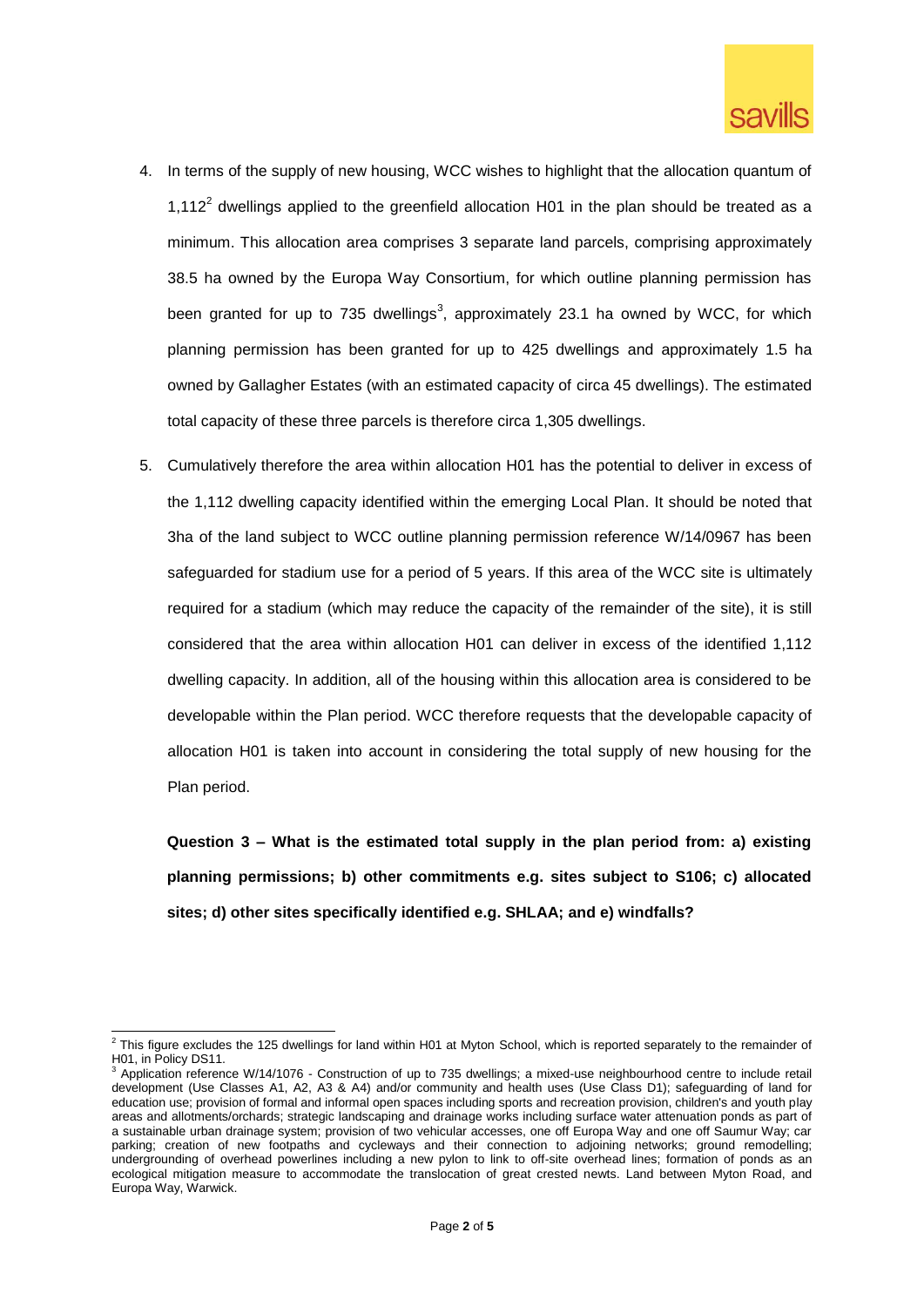

6. The total supply from planning permissions should take account of WCC planning permission reference W/14/0967. Please also refer to the answer to question 2 above for comments on the potential contribution from Local Plan proposed allocation H01.

**Question 4 – What are the assumptions about the scale and timing of supply and rates of delivery from these various sources? Are these realistic? Has there been any discounting of sites with planning permission for example?**

7. No comment.

**Question 5 – Specifically, is the figure for windfalls realistic and justified?**

8. No comment.

**Question 6 – What are the potential sources of windfalls? Given that the Local Plan and SHLAA have provided the opportunity to identify specific sites, are windfalls likely to come forward on the scale envisaged? What would be the implications if they didn't?**

9. No comment.

### **Question 7 – How has flexibility been provided in terms of the supply of housing? Are there other potential sources of supply?**

- 10. WCC notes that the explanation for Policy DS7, at paragraph 2.21 of the submitted Local Plan, states that WDC considers that it has allocated sites for a potential of 6,892 homes, which is stated to be in excess of the amount WDC needs to allocate, to provide an element of flexibility. However this will need to be reconciled with the final agreed objectively assessed housing need (OAHN) for the District, as discussed at Matter 2. A fall in OAHN from that used to inform the submitted version of the Local Plan would translate into a further flexibility in the housing land supply position being provided for through the Local Plan.
- 11. Please also refer to the comments made with respect to question 2, in terms of the ability for proposed Local Plan allocation H01 to deliver more housing than its stated capacity.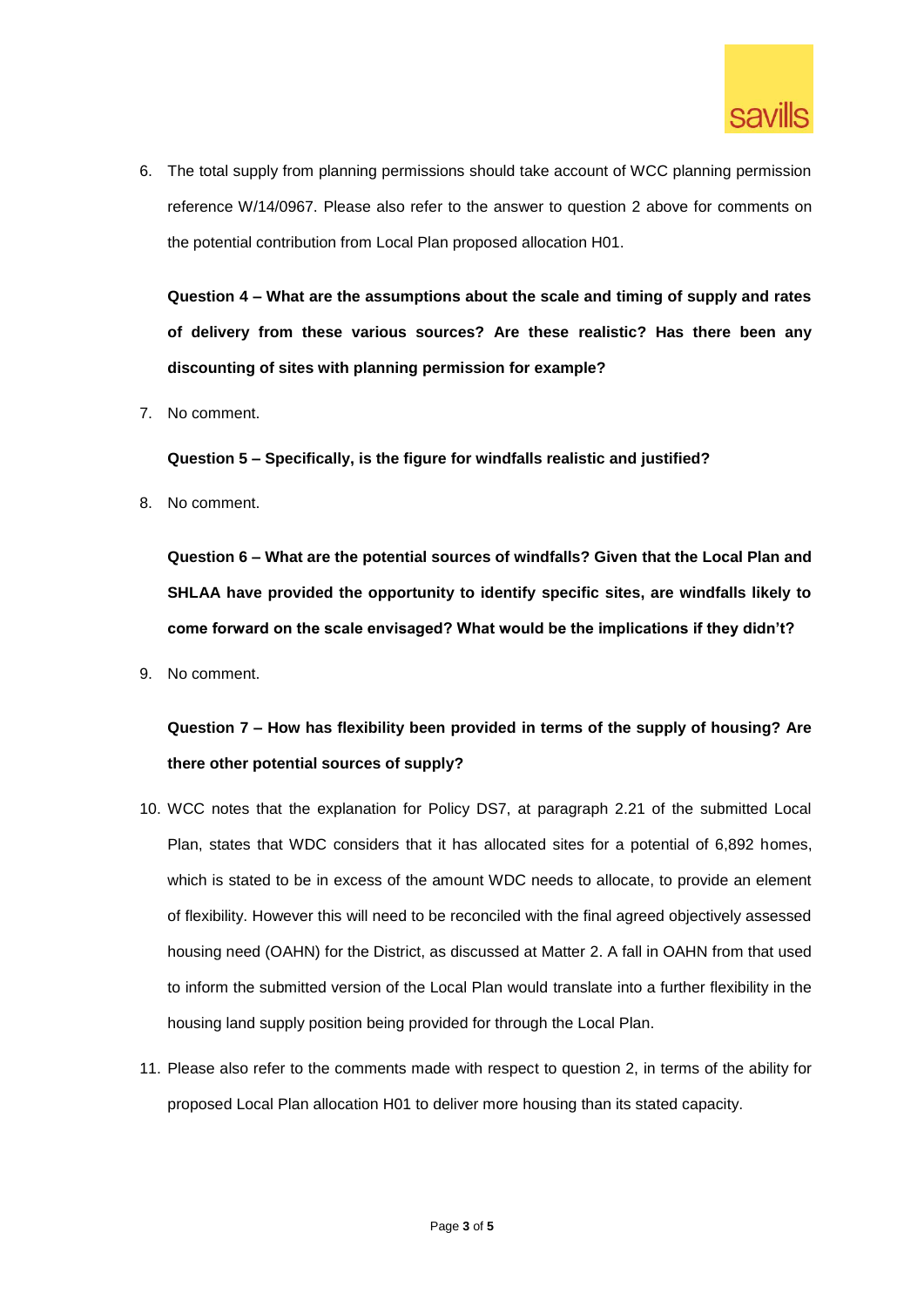

#### **Question 8**

12. No comment.

## **Question 9 – Would the Local Plan realistically provide for a five year supply on adoption? Will a five year supply be maintained?**

- 13. Paragraph 47 of the NPPF requires LPAs to identify and update annually a supply of specific deliverable sites sufficient to provide five years worth of housing against their housing requirements. The Planning Practice Guidance (PPG) interprets this as requiring LPAs to have identified a five-year housing supply at all points during the plan period<sup>4</sup>.
- 14. The WDC housing land supply position, as submitted to support the Local Plan Examination, appears to be informed by a combination of submission documents HO06, HO07 and HO09- HO13. The most up-to-date submitted housing land supply position would therefore appear to be that set out in HOU12 $5$ , which states that WDC has a deliverable housing land supply during the period 2014-2019 of 2,360 dwellings, which increases to 2,970 dwellings when an allowance has been made for windfall housing. It is also clear that the May 2014 Housing Trajectory (HO06 and HO07) provides an indication of WDC's expectations for the delivery of the housing land supply identified at that time, including allocations, across the plan period.
- 15. Nevertheless, WCC contends that this submitted position falls short of actually providing a full assessment of whether WDC considers that it can demonstrate a five year deliverable supply of housing land against its OAHN position.
- 16. However WCC notes that in November 2014 WDC published an update report $6$  contending that it could demonstrate 4.5 years supply. This report and the supporting list of sites has not been submitted by WDC to support the Examination. More recently, at the start of the WDC Planning Committee on 31 March 2015, WDC officers orally reported that it could demonstrate a 5.16 year supply of deliverable housing land.

<sup>1</sup> <sup>4</sup> PPG Paragraph: 030 Reference ID: 3-030-20140306

<sup>5</sup> Strategic Housing Land Availability Assessment – Main Report (May 2014), pages 11-12.

<sup>&</sup>lt;sup>6</sup> 'An Update of the Five Year Housing Land Supply Situation from 1st April 2014 to 11<sup>th</sup> November 2014'